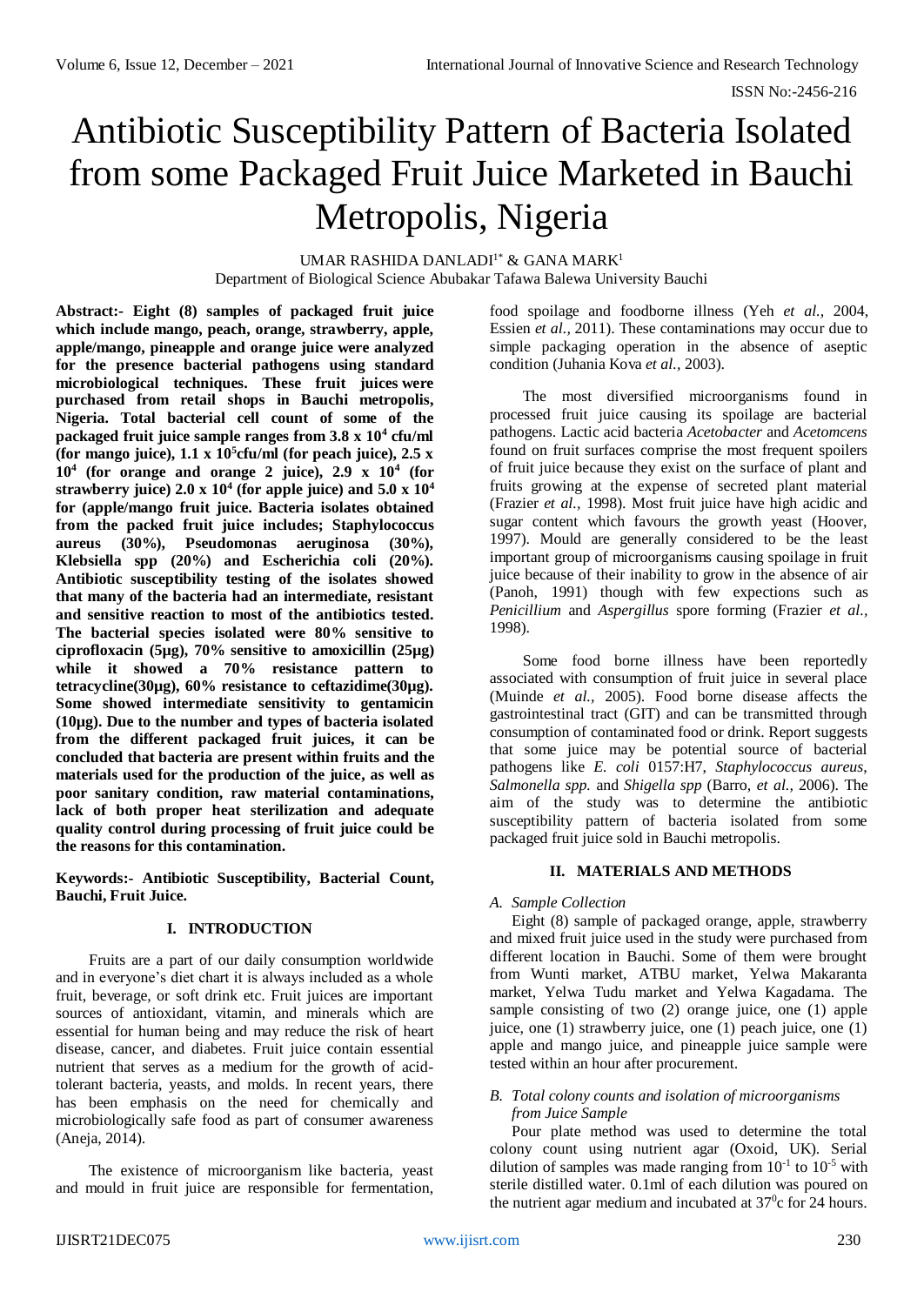## ISSN No:-2456-216

After incubation plates were observed for the presence of discrete colonies and the numbers of bacteria were estimated as colony forming unit per ml (CFU/ml). Bacteria isolates were identified using gram staining and biochemical tests.

## *C. Antimicrobial Susceptibility Testing*

This was done using Kirby-Bauer disc diffusion method. Isolates were tested against seven commonly used antibacterial drugs on Mueller-Hinton agar with antibiotic discs (Oxoid). A single colony of each isolate was introduced into 2ml of Mueller-Hinton broth, incubated for 4 hours, and the culture turbidity was then adjusted to 0.5 McFarland standard. Sterile cotton swabs were dipped into the suspensions and were spread evenly over the entire agar surface. Antibiotic impregnated disc, (Gentamicin 10µg, Ceftazidime 30 µg, ciprofloxacin 5µg, amoxicillin 25µg, tetracycline 30µg, linezolid 30µg and erythromycin 15µg) were then placed onto the surface of the inoculated plates. After incubation, diameter of the zone of inhibition were measured in millimeters (mm) and interpreted as susceptible, intermediate and resistance.

| S/N            | <b>ANTIBIOTIC</b> | ABB.          | DISC CONCENTRATION µg | R         |           | <sub>S</sub> |
|----------------|-------------------|---------------|-----------------------|-----------|-----------|--------------|
|                | Amoxicillin       | <b>AMO</b>    | $25 \mu g$            | $\leq11$  | $12 - 16$ | $\geq 16$    |
| 2              | Ciprofloxacin     | $\mathbf{CP}$ | $5 \mu g$             | $\leq15$  | $16 - 20$ | $\geq$ 21    |
| 3              | Ceftazidime       | <b>CAZ</b>    | $30 \mu g$            | <14       | $15 - 17$ | $\geq$ 18    |
| $\overline{4}$ | Erythromycin      | E             | $15 \mu g$            | $\leq$ 13 | $14 - 22$ | $\geq$ 23    |
|                | Gentamicin        | CN            | $10 \mu g$            | $\leq$ 12 | $13 - 14$ | $\geq 16$    |
| 6              | Linezolid         | AZ            | $30 \mu g$            | $\leq$ 12 | $13 - 17$ | $\geq$ 18    |
|                | Tetracycline      | TE            | $30 \mu g$            | <14       | $15 - 18$ | $\leq$ 19    |

Table 1 : Details of Antibiotic Discs used during the study

Key: I = Intermediate,  $R =$  Resistance,  $S =$  Sensitive

# **III. RESULTS**

| Parameter                | Total Bacteria cell count | Coliform | Faecal Coliform | <b>Staphylococci</b> |
|--------------------------|---------------------------|----------|-----------------|----------------------|
| Maximum bacteria load    | $5.0 \times 10^3$         |          |                 | 100                  |
| anticipated              |                           |          |                 |                      |
| Maximum<br>bacteria load | $.0 \times 10^{4}$        | 100      |                 | $1.0 \times 10^3$    |
| permitted                |                           |          |                 |                      |

Table 2: The Recommended Microbiological Standard for Juice, all number are as per ml of consumed (Gulf Standard, 2000)

| Type of juice | Sample area        | Total variable count (TVC) CFU/ml |
|---------------|--------------------|-----------------------------------|
| Mango         | Yelwa Makaranta    | $3.8 \times 10^{4}$               |
| Peach         | Wunti              | $1.1 \times 10^5$                 |
| Orange 1      | <b>ATBU Market</b> | $2.5 \times 10^{4}$               |
| Strawberry    | Yelwa Tudu         | $2.9 \times 10^{4}$               |
| Apple         | Yelwa Kagadama     | $2.0 \times 10^{4}$               |
| Apple/mango   | Yelwa Makaranta    | $5.0 \times 10^{4}$               |
| Pineapple     | Wunti              | $2.4 \times 10^{4}$               |
| Orange 2      | <b>ATBU Market</b> | $3.0 \times 10^5$                 |
|               |                    |                                   |

Table 3: Total Bacterial load in packaged juice sample

| <b>Bacterial</b> | Colour on nutrient | Colour on mannitol | Colour on simmon   | Gram     | Shape of isolate             |
|------------------|--------------------|--------------------|--------------------|----------|------------------------------|
| <b>Isolates</b>  | agar               | salt agar          | agar               | reaction |                              |
| $P - MJ$ 1       | Off-white          | Yellowish          | Off-white          | Positive | Cocci in cluster             |
| $P - MJ$ 2       | Off-white          | Off-white          | Mucoid transparent | Negative | Cocci                        |
| $P - OJ$ 1       | Bright yellow      | Off-white          | Bright yellow      | Negative | Short rod                    |
| $P - PJ$ 2       | Orange             | Yellowish          | Off-white          | Positive | Cocci in cluster             |
| $P-SJ$           | White (pale)       | Mucoid transparent | Greenish           | Negative | Long rods in chain           |
| $P - AMJ$        | Off-white          | White              | White              | Negative | Cocci in cluster             |
| $P - PAJ$        | Mucoid transparent | Mucoid transparent | Off-white          | Positive | Cocci in grape like branches |
| $P - OJ$ 2       | White (pale)       | Mucoid transparent | Greenish colour    | Negative | Long rods chain              |
| $P - AJ$         | Bright yellow      | Yellowish          | Brightly yellow    | Positive | Cocci in tetrad              |
| $P - PJ$ 1       | Off-white          | Off-white          | Greenish           | Negative | Short rods.                  |

Table 4: Cultural and microscopic characteristics of isolated colonies

KEYS: MJ- mango juice, OJ- orange juice, PJ- peach juice, SJ-strawberry juice, AMJ- apple & mango juice, PAJ- pineapple juice.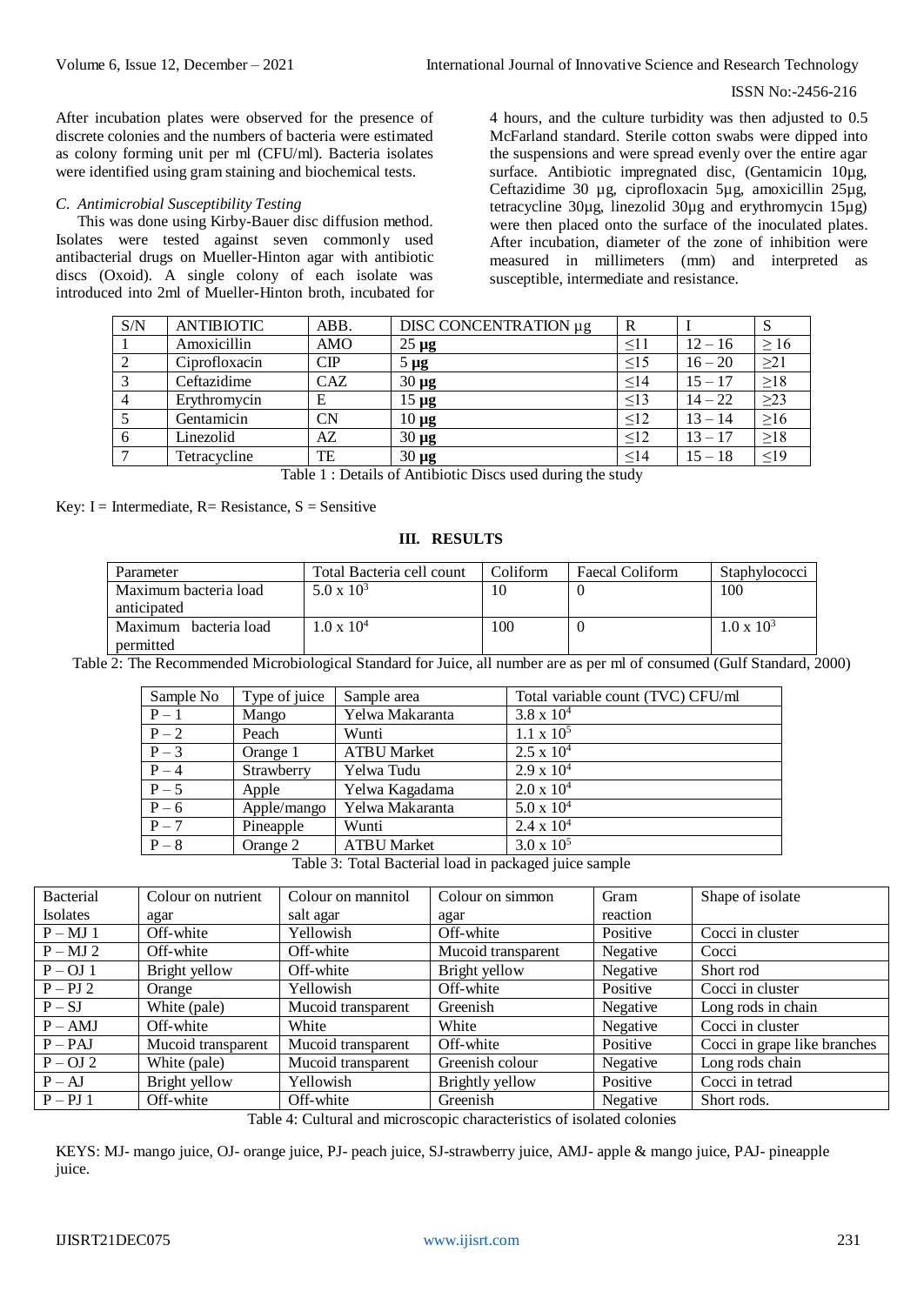ISSN No:-2456-216

| Isolate No | Isolate    | test<br>Oxidase | Catalase test | test<br>Coagulase | Urase test | Indole test | citrate<br>Simmons | agar<br>Centrimide | Bacteria<br>isolated   |
|------------|------------|-----------------|---------------|-------------------|------------|-------------|--------------------|--------------------|------------------------|
|            | $P - MJ$ 1 |                 | $^{+}$        | $^{+}$            |            |             |                    |                    | Staphylococcus aureus  |
|            | $P - MJ$ 2 |                 | $^{+}$        |                   |            | $+$         |                    |                    | Escherichia coli       |
|            | $P - OJ$ 1 |                 |               |                   | $^{+}$     |             | $^{+}$             |                    | Klebsiella spp         |
|            | $P - OJ$ 2 |                 | $^{+}$        | $^{+}$            |            |             |                    |                    | Staphylococcus aureus  |
|            | $P - PJ$ 2 | $^{+}$          |               |                   |            |             |                    | $^{+}$             | Pseudomonas aeruginosa |
|            | $P-SJ$     |                 |               |                   |            | $+$         |                    |                    | Escherichia coli       |
|            | $P - AMJ$  |                 |               |                   | $^{+}$     |             | $^{+}$             |                    | Klebsiella spp         |
|            | $P - PAJ$  | $+$             |               |                   |            |             |                    | $^{+}$             | Pseudomonas aeruginosa |
|            | $P - AJ$   |                 | $^{+}$        | $^{+}$            |            |             |                    |                    | Staphylococcus aureus  |
|            | $P - PJ$ 1 | $^{+}$          | $^{+}$        | $^{+}$            | $^{+}$     |             |                    | $^{+}$             | Pseudomonas aeruginosa |
|            |            |                 |               |                   |            |             |                    |                    |                        |

|                                                                                                                                                                                                                                                                                                                                                                                                                                                                                                                                                                                                                                                                                                                                                                                                                                                                                                                                                                                                                                                                                                                                                                                                                                                                                                                                                                                                                                                                                                                                                                                                                                                                                                                                                                                                                                                                                                                                                                                                                                                                                                                                                                                                                                                     | Isolate No<br>Isolate<br>$\overline{P} - MJ$ 1 | Catalase test<br>Oxidase test<br>$^{+}$ | Coagulase test<br>$\boldsymbol{+}$ | Urase test       | Indole test      | Simmons citrate | Centrimide agar       | Bacteria<br>isolated<br>Staphylococcus aureus                                                                                                                                                                                                                                                                                                                                                                                                                                                              |                      |                                    |
|-----------------------------------------------------------------------------------------------------------------------------------------------------------------------------------------------------------------------------------------------------------------------------------------------------------------------------------------------------------------------------------------------------------------------------------------------------------------------------------------------------------------------------------------------------------------------------------------------------------------------------------------------------------------------------------------------------------------------------------------------------------------------------------------------------------------------------------------------------------------------------------------------------------------------------------------------------------------------------------------------------------------------------------------------------------------------------------------------------------------------------------------------------------------------------------------------------------------------------------------------------------------------------------------------------------------------------------------------------------------------------------------------------------------------------------------------------------------------------------------------------------------------------------------------------------------------------------------------------------------------------------------------------------------------------------------------------------------------------------------------------------------------------------------------------------------------------------------------------------------------------------------------------------------------------------------------------------------------------------------------------------------------------------------------------------------------------------------------------------------------------------------------------------------------------------------------------------------------------------------------------|------------------------------------------------|-----------------------------------------|------------------------------------|------------------|------------------|-----------------|-----------------------|------------------------------------------------------------------------------------------------------------------------------------------------------------------------------------------------------------------------------------------------------------------------------------------------------------------------------------------------------------------------------------------------------------------------------------------------------------------------------------------------------------|----------------------|------------------------------------|
|                                                                                                                                                                                                                                                                                                                                                                                                                                                                                                                                                                                                                                                                                                                                                                                                                                                                                                                                                                                                                                                                                                                                                                                                                                                                                                                                                                                                                                                                                                                                                                                                                                                                                                                                                                                                                                                                                                                                                                                                                                                                                                                                                                                                                                                     | $P - MJ$ 2                                     | $^{+}$                                  |                                    |                  | $^{+}$           |                 | $\frac{1}{2}$         | Escherichia coli                                                                                                                                                                                                                                                                                                                                                                                                                                                                                           |                      |                                    |
|                                                                                                                                                                                                                                                                                                                                                                                                                                                                                                                                                                                                                                                                                                                                                                                                                                                                                                                                                                                                                                                                                                                                                                                                                                                                                                                                                                                                                                                                                                                                                                                                                                                                                                                                                                                                                                                                                                                                                                                                                                                                                                                                                                                                                                                     | $P - OJ$ 1<br>$P - OJ$ 2                       |                                         |                                    | $^{+}$           |                  | $^{+}$          | $\frac{1}{2}$         | Klebsiella spp                                                                                                                                                                                                                                                                                                                                                                                                                                                                                             |                      |                                    |
|                                                                                                                                                                                                                                                                                                                                                                                                                                                                                                                                                                                                                                                                                                                                                                                                                                                                                                                                                                                                                                                                                                                                                                                                                                                                                                                                                                                                                                                                                                                                                                                                                                                                                                                                                                                                                                                                                                                                                                                                                                                                                                                                                                                                                                                     | $P - PJ$ 2                                     | $^{+}$<br>$^{+}$                        | $^{+}$                             |                  |                  |                 | $\blacksquare$<br>$+$ | Staphylococcus aureus<br>Pseudomonas aeruginosa                                                                                                                                                                                                                                                                                                                                                                                                                                                            |                      |                                    |
|                                                                                                                                                                                                                                                                                                                                                                                                                                                                                                                                                                                                                                                                                                                                                                                                                                                                                                                                                                                                                                                                                                                                                                                                                                                                                                                                                                                                                                                                                                                                                                                                                                                                                                                                                                                                                                                                                                                                                                                                                                                                                                                                                                                                                                                     | $P-SJ$                                         |                                         |                                    |                  | $^{+}$           |                 | $\frac{1}{2}$         | Escherichia coli                                                                                                                                                                                                                                                                                                                                                                                                                                                                                           |                      |                                    |
|                                                                                                                                                                                                                                                                                                                                                                                                                                                                                                                                                                                                                                                                                                                                                                                                                                                                                                                                                                                                                                                                                                                                                                                                                                                                                                                                                                                                                                                                                                                                                                                                                                                                                                                                                                                                                                                                                                                                                                                                                                                                                                                                                                                                                                                     | $P - AMJ$                                      |                                         |                                    | $^{+}$           |                  | $^{+}$          | $\Box$                | Klebsiella spp                                                                                                                                                                                                                                                                                                                                                                                                                                                                                             |                      |                                    |
|                                                                                                                                                                                                                                                                                                                                                                                                                                                                                                                                                                                                                                                                                                                                                                                                                                                                                                                                                                                                                                                                                                                                                                                                                                                                                                                                                                                                                                                                                                                                                                                                                                                                                                                                                                                                                                                                                                                                                                                                                                                                                                                                                                                                                                                     | $P - PAJ$                                      | $^{+}$                                  |                                    |                  |                  |                 | $^{+}$                | Pseudomonas aeruginosa                                                                                                                                                                                                                                                                                                                                                                                                                                                                                     |                      |                                    |
|                                                                                                                                                                                                                                                                                                                                                                                                                                                                                                                                                                                                                                                                                                                                                                                                                                                                                                                                                                                                                                                                                                                                                                                                                                                                                                                                                                                                                                                                                                                                                                                                                                                                                                                                                                                                                                                                                                                                                                                                                                                                                                                                                                                                                                                     | $P - AJ$<br>$P - PJ$ 1                         | $^{+}$<br>$+$<br>$+$                    | $^{+}$<br>$\ddot{}$                | $^{+}$           |                  |                 | $\frac{1}{2}$<br>$+$  | Staphylococcus aureus<br>Pseudomonas aeruginosa                                                                                                                                                                                                                                                                                                                                                                                                                                                            |                      |                                    |
|                                                                                                                                                                                                                                                                                                                                                                                                                                                                                                                                                                                                                                                                                                                                                                                                                                                                                                                                                                                                                                                                                                                                                                                                                                                                                                                                                                                                                                                                                                                                                                                                                                                                                                                                                                                                                                                                                                                                                                                                                                                                                                                                                                                                                                                     |                                                |                                         |                                    |                  |                  |                 |                       | Table 5: Biochemical characteristics of bacterial isolate from different juice.                                                                                                                                                                                                                                                                                                                                                                                                                            |                      |                                    |
|                                                                                                                                                                                                                                                                                                                                                                                                                                                                                                                                                                                                                                                                                                                                                                                                                                                                                                                                                                                                                                                                                                                                                                                                                                                                                                                                                                                                                                                                                                                                                                                                                                                                                                                                                                                                                                                                                                                                                                                                                                                                                                                                                                                                                                                     |                                                |                                         |                                    |                  |                  |                 |                       |                                                                                                                                                                                                                                                                                                                                                                                                                                                                                                            |                      |                                    |
|                                                                                                                                                                                                                                                                                                                                                                                                                                                                                                                                                                                                                                                                                                                                                                                                                                                                                                                                                                                                                                                                                                                                                                                                                                                                                                                                                                                                                                                                                                                                                                                                                                                                                                                                                                                                                                                                                                                                                                                                                                                                                                                                                                                                                                                     |                                                |                                         |                                    |                  |                  |                 |                       |                                                                                                                                                                                                                                                                                                                                                                                                                                                                                                            |                      |                                    |
|                                                                                                                                                                                                                                                                                                                                                                                                                                                                                                                                                                                                                                                                                                                                                                                                                                                                                                                                                                                                                                                                                                                                                                                                                                                                                                                                                                                                                                                                                                                                                                                                                                                                                                                                                                                                                                                                                                                                                                                                                                                                                                                                                                                                                                                     | Isolate                                        | $\mathbf{CP}$                           | CAZ                                | CN               | E                |                 |                       | <b>LZD</b>                                                                                                                                                                                                                                                                                                                                                                                                                                                                                                 | AML                  | TE                                 |
|                                                                                                                                                                                                                                                                                                                                                                                                                                                                                                                                                                                                                                                                                                                                                                                                                                                                                                                                                                                                                                                                                                                                                                                                                                                                                                                                                                                                                                                                                                                                                                                                                                                                                                                                                                                                                                                                                                                                                                                                                                                                                                                                                                                                                                                     |                                                | $(5\mu g)$                              | $(30\mu g)$                        | $(10\mu g)$      |                  | $(15\mu g)$     |                       | $(30\mu g)$                                                                                                                                                                                                                                                                                                                                                                                                                                                                                                | $(25\mu g)$          | $(30\mu g)$                        |
| MJ<br>$\mathbf{M}\mathbf{J}$                                                                                                                                                                                                                                                                                                                                                                                                                                                                                                                                                                                                                                                                                                                                                                                                                                                                                                                                                                                                                                                                                                                                                                                                                                                                                                                                                                                                                                                                                                                                                                                                                                                                                                                                                                                                                                                                                                                                                                                                                                                                                                                                                                                                                        | Staphylococcus aureus<br>Escherichia coli      | ${\bf S}$<br>S                          | $\mathbb{R}$<br>$\mathbb{R}$       | S<br>$\mathbf I$ | I<br>S           |                 |                       | $\mathbf R$<br>$\bf I$                                                                                                                                                                                                                                                                                                                                                                                                                                                                                     | S<br>$\mathbf R$     | $\mathbb{R}$<br>${\bf R}$          |
| OJ1                                                                                                                                                                                                                                                                                                                                                                                                                                                                                                                                                                                                                                                                                                                                                                                                                                                                                                                                                                                                                                                                                                                                                                                                                                                                                                                                                                                                                                                                                                                                                                                                                                                                                                                                                                                                                                                                                                                                                                                                                                                                                                                                                                                                                                                 | Klebsiella Spp                                 | S                                       | ${\bf R}$                          | I                | S                |                 |                       | $\overline{\text{R}}$                                                                                                                                                                                                                                                                                                                                                                                                                                                                                      | ${\bf S}$            | $\overline{\text{R}}$              |
| OJ2                                                                                                                                                                                                                                                                                                                                                                                                                                                                                                                                                                                                                                                                                                                                                                                                                                                                                                                                                                                                                                                                                                                                                                                                                                                                                                                                                                                                                                                                                                                                                                                                                                                                                                                                                                                                                                                                                                                                                                                                                                                                                                                                                                                                                                                 | Pseudomonas aeruginosa                         | S                                       | $\mathbf I$                        | S                | $\bf I$          |                 |                       | S                                                                                                                                                                                                                                                                                                                                                                                                                                                                                                          | $\mathbf R$          | $\mathbf R$                        |
| PJ2                                                                                                                                                                                                                                                                                                                                                                                                                                                                                                                                                                                                                                                                                                                                                                                                                                                                                                                                                                                                                                                                                                                                                                                                                                                                                                                                                                                                                                                                                                                                                                                                                                                                                                                                                                                                                                                                                                                                                                                                                                                                                                                                                                                                                                                 | Staphylococcus aureus                          | S                                       | S                                  | $\mathbf I$      | ${\bf R}$        |                 |                       | $\overline{\text{R}}$                                                                                                                                                                                                                                                                                                                                                                                                                                                                                      | ${\bf S}$            | $\overline{\text{R}}$              |
| $\rm{SJ}$                                                                                                                                                                                                                                                                                                                                                                                                                                                                                                                                                                                                                                                                                                                                                                                                                                                                                                                                                                                                                                                                                                                                                                                                                                                                                                                                                                                                                                                                                                                                                                                                                                                                                                                                                                                                                                                                                                                                                                                                                                                                                                                                                                                                                                           | Escherichia coli                               | $\overline{S}$                          | $\mathbb{R}$                       | $\mathbf R$      | S                |                 |                       | I                                                                                                                                                                                                                                                                                                                                                                                                                                                                                                          | S                    | $\overline{\text{R}}$              |
| AMJ                                                                                                                                                                                                                                                                                                                                                                                                                                                                                                                                                                                                                                                                                                                                                                                                                                                                                                                                                                                                                                                                                                                                                                                                                                                                                                                                                                                                                                                                                                                                                                                                                                                                                                                                                                                                                                                                                                                                                                                                                                                                                                                                                                                                                                                 | Pseudomonas aeruginosa                         | $\mathbf R$                             | $\mathbb{R}$<br>S                  | S<br>S           | S<br>$\mathbf R$ |                 |                       | $\mathbf I$<br>$\mathbf I$                                                                                                                                                                                                                                                                                                                                                                                                                                                                                 | ${\bf S}$<br>$\bf I$ | ${\bf S}$<br>$\overline{\text{R}}$ |
| PAJ<br>${\rm AJ}$                                                                                                                                                                                                                                                                                                                                                                                                                                                                                                                                                                                                                                                                                                                                                                                                                                                                                                                                                                                                                                                                                                                                                                                                                                                                                                                                                                                                                                                                                                                                                                                                                                                                                                                                                                                                                                                                                                                                                                                                                                                                                                                                                                                                                                   | Klebsiella spp<br>Staphylococcus aureus        | $\bf{I}$<br>S                           | S                                  | I                | $\mathbf R$      |                 |                       | S                                                                                                                                                                                                                                                                                                                                                                                                                                                                                                          | S                    | I                                  |
| $\mathop{\rm PJ}$                                                                                                                                                                                                                                                                                                                                                                                                                                                                                                                                                                                                                                                                                                                                                                                                                                                                                                                                                                                                                                                                                                                                                                                                                                                                                                                                                                                                                                                                                                                                                                                                                                                                                                                                                                                                                                                                                                                                                                                                                                                                                                                                                                                                                                   | Pseudomonas aeruginosa                         | S                                       | $\overline{R}$                     | T                |                  |                 |                       | $\overline{R}$                                                                                                                                                                                                                                                                                                                                                                                                                                                                                             | S                    | S                                  |
| Table 6: Antimicrobial susceptibility of bacteria isolated in package fruit juice<br>IV. DISCUSSION<br>antibiotic tested. All the bacteria isolated were 80%<br>sensitive to ciprofloxacin (5µg). 70% are sensitive to<br>Fruit juices offer numerous benefits yet, people are<br>amoxicillin $(25\mu g)$ while it shows 70% resistance to<br>developing worries on their safety and quality especially due<br>tetracycline (30 $\mu$ g), 60% to ceftazidime(30 $\mu$ g). This<br>to the high numbers of brands in Nigeria. In this study, high<br>resistance pattern shown could render these pathogens<br>microbial load range from $1.1 \times 10^5$ - $3.8 \times 10^4$ from various<br>causes of serious health hazards due to ineffective treatment<br>fruit juice tested. the bacterial contamination could be due to<br>of the sufferers when these antibiotics are prescribed.<br>low quality material, contaminating processing equipment<br>Klebsiella spp and E. coli showed resistance to tetracycline.<br>and environmental packaging material and untrained<br>Stock and Wiedemann (2001), stated that Klebsiella spp.<br>workers. The bacterial count was found to be low for some<br>were naturally sensitive or intermediate to several<br>of the packaged fruit juice (peach) compared to some<br>penicillins, all tested aminoglycosides, quinolones,<br>other(mango) this could be due to the fact that acidic<br>tetracyclines, trimethoprim, cotrimoxazole, chloramphenicol<br>conditions makes it unfavourable for microorganism to<br>and nitrofurantoin. (Srinu et al., 2012) has also reported that<br>grow. Maximum permissible range for total viable count is<br>E. coli was sensitive to ciprofloxacin. There was 100%<br>$1.0 \times 10^4$ cfu/ml (Gulf standard, 2000).<br>sensitivity of S. aureus isolates to Ciprofloxacin and<br>Amoxicillin. Pseudomonas aeruginosa isolates showed<br>The microorganism isolated in this study include S.<br>varying pattern of resistance to the antibiotic discs.<br>aureus (30%), P. aeruginosa (30%), Klebsiella spp (20%),<br>and $E.$ $\text{coli}$ (20%) respectively. These isolates have been<br>V. CONCLUSION<br>found to be causative agent of food poisoning and |                                                |                                         |                                    |                  |                  |                 |                       |                                                                                                                                                                                                                                                                                                                                                                                                                                                                                                            |                      |                                    |
| intoxication (Kawo and Abdulmumini, 2009). None of the<br>sample contained Salmonella and Shigella spp even though<br>studies have reported the presence of Salmonella in fruit<br>juice (Rahman et al., 2011)<br>The result of the antibiotic susceptibility test presented<br>on table 6 showed bacteria species having an intermediate,<br>resistance to sensitive pattern of reaction to most of the                                                                                                                                                                                                                                                                                                                                                                                                                                                                                                                                                                                                                                                                                                                                                                                                                                                                                                                                                                                                                                                                                                                                                                                                                                                                                                                                                                                                                                                                                                                                                                                                                                                                                                                                                                                                                                            |                                                |                                         |                                    |                  |                  |                 |                       | The current study showed the bacteriological status of<br>some available packaged fruit juice to ensure food safety for<br>a precise control over public health risk. The average counts<br>for bacteria of the packaged juice sample examined were<br>above the maximum allowable unit in food to be marketed<br>for consumption ( $10^3$ cfu/ml). These counts are suggestive of<br>bacterial contamination and could be due to the handling<br>processes since they are in liquid form which could have |                      |                                    |
|                                                                                                                                                                                                                                                                                                                                                                                                                                                                                                                                                                                                                                                                                                                                                                                                                                                                                                                                                                                                                                                                                                                                                                                                                                                                                                                                                                                                                                                                                                                                                                                                                                                                                                                                                                                                                                                                                                                                                                                                                                                                                                                                                                                                                                                     | IJISRT21DEC075                                 |                                         |                                    | www.ijisrt.com   |                  |                 |                       |                                                                                                                                                                                                                                                                                                                                                                                                                                                                                                            |                      | 232                                |

#### **IV. DISCUSSION**

#### **V. CONCLUSION**